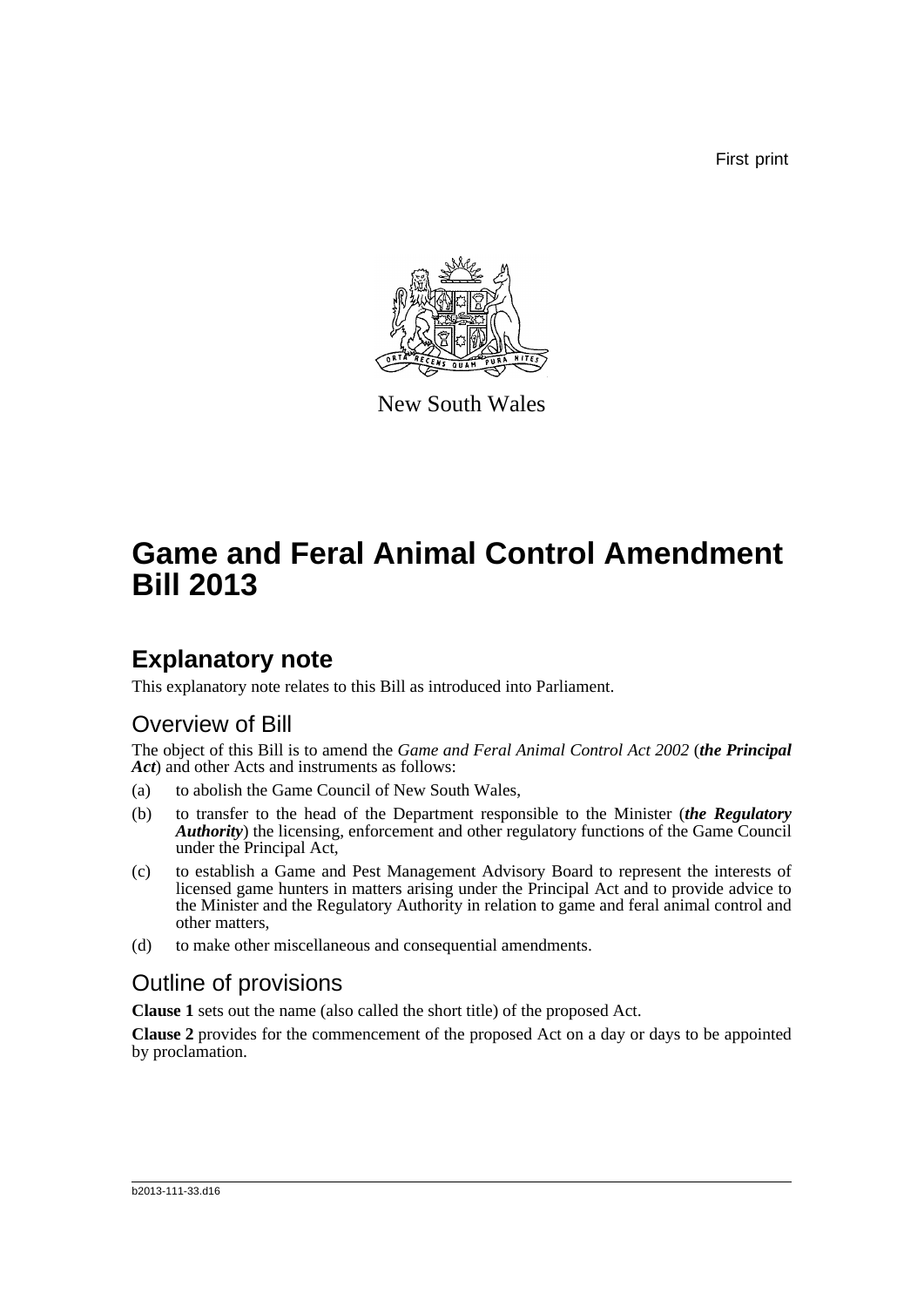#### **Schedule 1 Amendment of Game and Feral Animal Control Act 2002 No 64**

**Schedule 1 [1], [2], [10] and [11]** omit provisions of the Principal Act relating to the establishment and functions of the Game Council and the Committee of Management of the Game Council.

**Schedule 1 [3] and [4]** insert provisions into the Principal Act relating to the establishment and functions of the Game and Pest Management Advisory Board. The Board will consist of not more than 8 members appointed by the Minister (including regional representatives) and will represent the interests of licensed game hunters in matters arising under the Principal Act and provide advice to the Minister and the Regulatory Authority in relation to game and feral animal control and other matters. **Schedule 1 [10]** inserts standard provisions into the Principal Act relating to the members and procedure of the Advisory Board.

**Schedule 1 [5] and [9]** replace references to the Game Council with references to the Regulatory Authority in various sections of the Principal Act relating to licensing, enforcement and other regulatory functions under the Principal Act.

**Schedule 1 [6] and [7]** make consequential changes on the abolition of the Game Council and the Game Council Division of the Government Service in relation to the appointment of inspectors.

**Schedule 1 [8]** inserts section 53A into the Principal Act to enable the Regulatory Authority to delegate functions to authorised persons.

**Schedule 1 [8]** also inserts section 53B into the Principal Act to establish the Game and Pest Management Trust Fund under the control of the Minister to finance research into game and feral animal control and game hunting enforcement costs. One of the functions of the Advisory Board will be to provide advice to the Minister on priorities for expenditure on any such research.

**Schedule 1 [12]** authorises the making of regulations of a savings or transitional nature consequent on the enactment of the proposed Act or any other Act that amends the Principal Act.

**Schedule 1 [13]** inserts specific savings and transitional provisions consequent on the enactment of the proposed Act (including the formal dissolution of the Game Council).

#### **Schedule 2 Consequential amendments of other Acts and instruments**

The Schedule makes consequential changes to the following Acts and instruments:

- (a) The *Game and Feral Animal Control Further Amendment Act 2012* (uncommenced amending Act)—consequential changes and replacement of proposed Native Game Bird Management Committee (that was to comprise representatives of the Department of Primary Industries, the Game Council and the Office of Environment and Heritage and that is to set quotas of native game birds that may be killed) with the Regulatory Authority acting in consultation with the head of the Office of Environment and Heritage.
- (b) The *Public Sector Employment and Management Act 2002*—abolition of separate Game Council Division of the Government Service (the staff are transferred to the Department of Trade and Investment, Regional Infrastructure and Services by Schedule 1 [13] to the proposed Act).
- (c) The *Deer Act 2006*—removal of requirement for the Minister to consult the Game Council before making a deer control order.
- (d) The *First State Superannuation Act 1992*, *State Authorities Non-contributory Superannuation Act 1987*, *State Authorities Superannuation Act 1987* and *Superannuation Act 1916*—removal of Game Council as an employer of staff for the purposes of those Acts.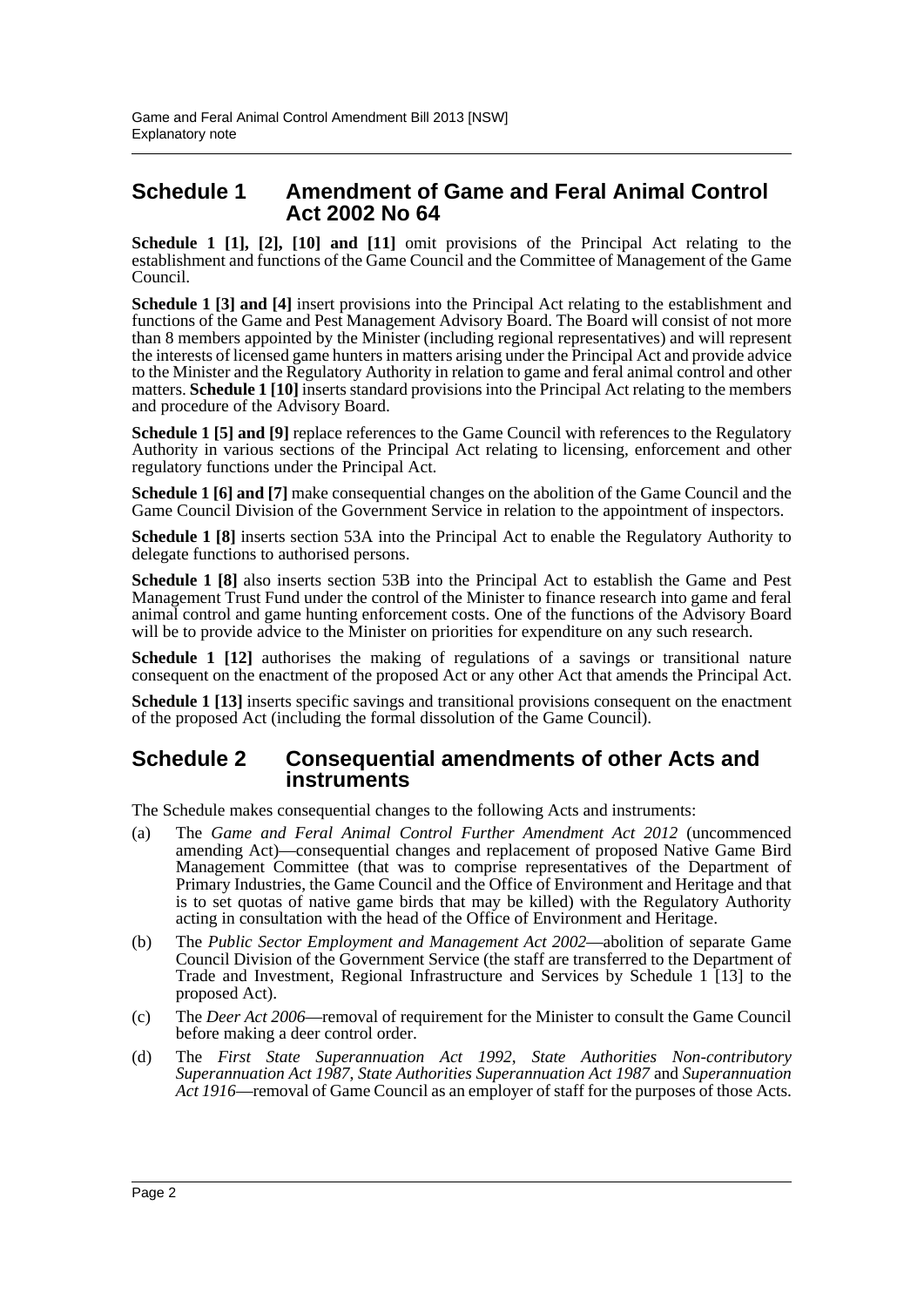(e) The *Game and Feral Animal Control Regulation 2012*, *Local Land Services Act 2013*, *Public Finance and Audit Act 1983* and *Rural Lands Protection Act 1998*—consequential changes on the abolition of Game Council.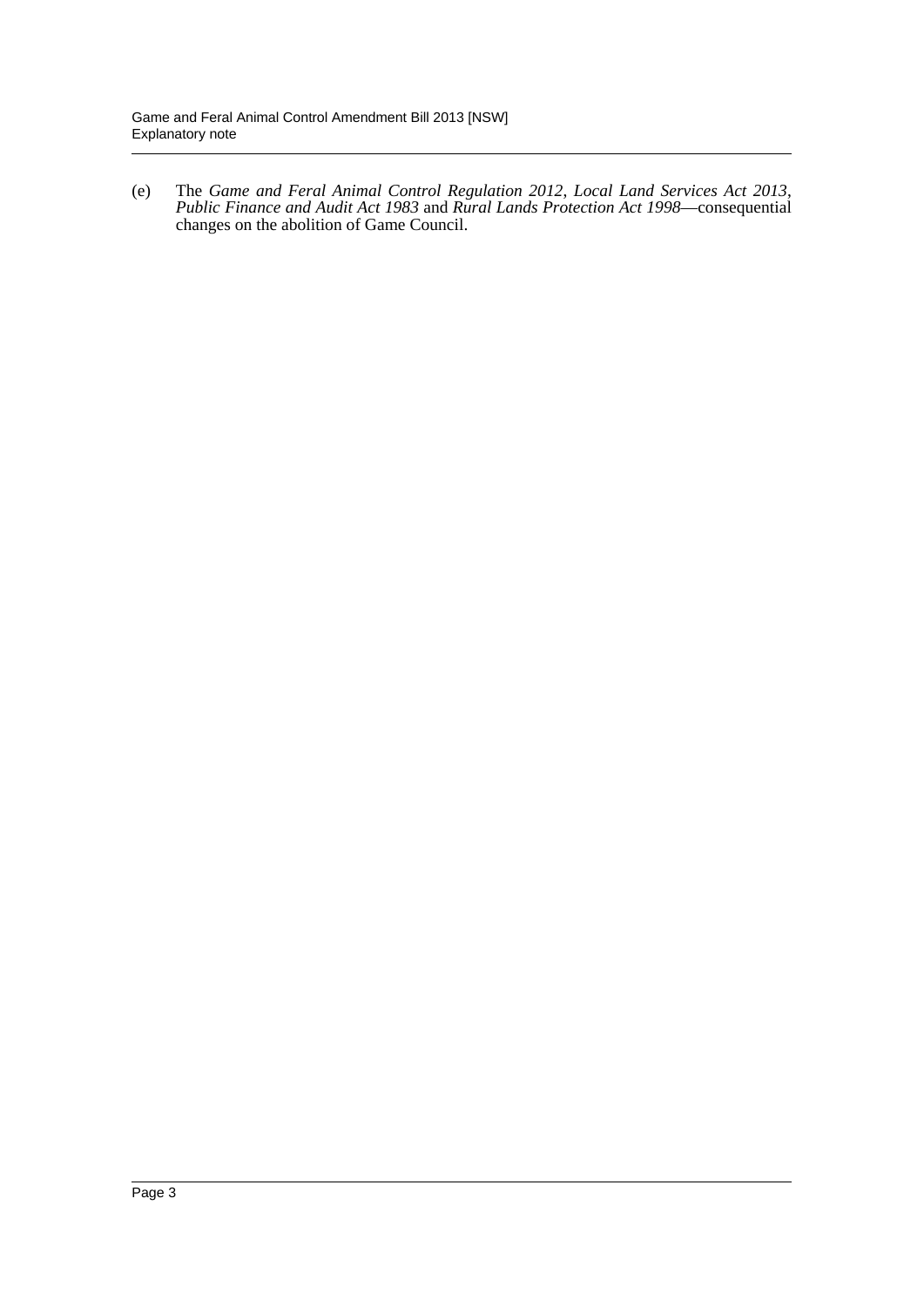First print



New South Wales

# **Game and Feral Animal Control Amendment Bill 2013**

## **Contents**

|            |                                                                   | Page |
|------------|-------------------------------------------------------------------|------|
| 1.         | Name of Act                                                       |      |
|            | Commencement                                                      |      |
| Schedule 1 | Amendment of Game and Feral Animal Control Act 2002 No 64         |      |
|            | Schedule 2 Consequential amendments of other Acts and instruments | 10   |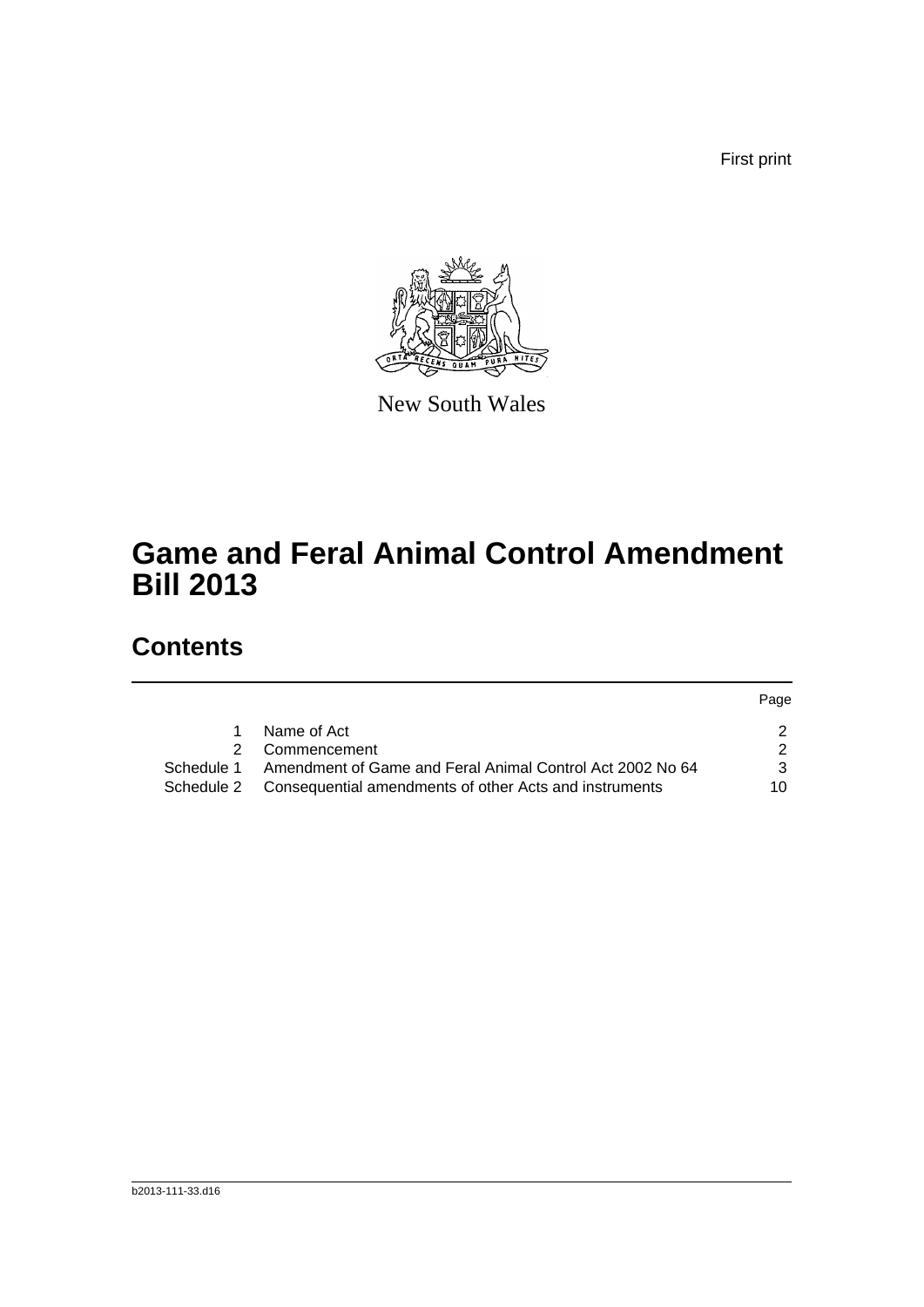

New South Wales

## **Game and Feral Animal Control Amendment Bill 2013**

No , 2013

#### **A Bill for**

An Act to amend the *Game and Feral Animal Control Act 2002* to abolish the Game Council; and for other purposes.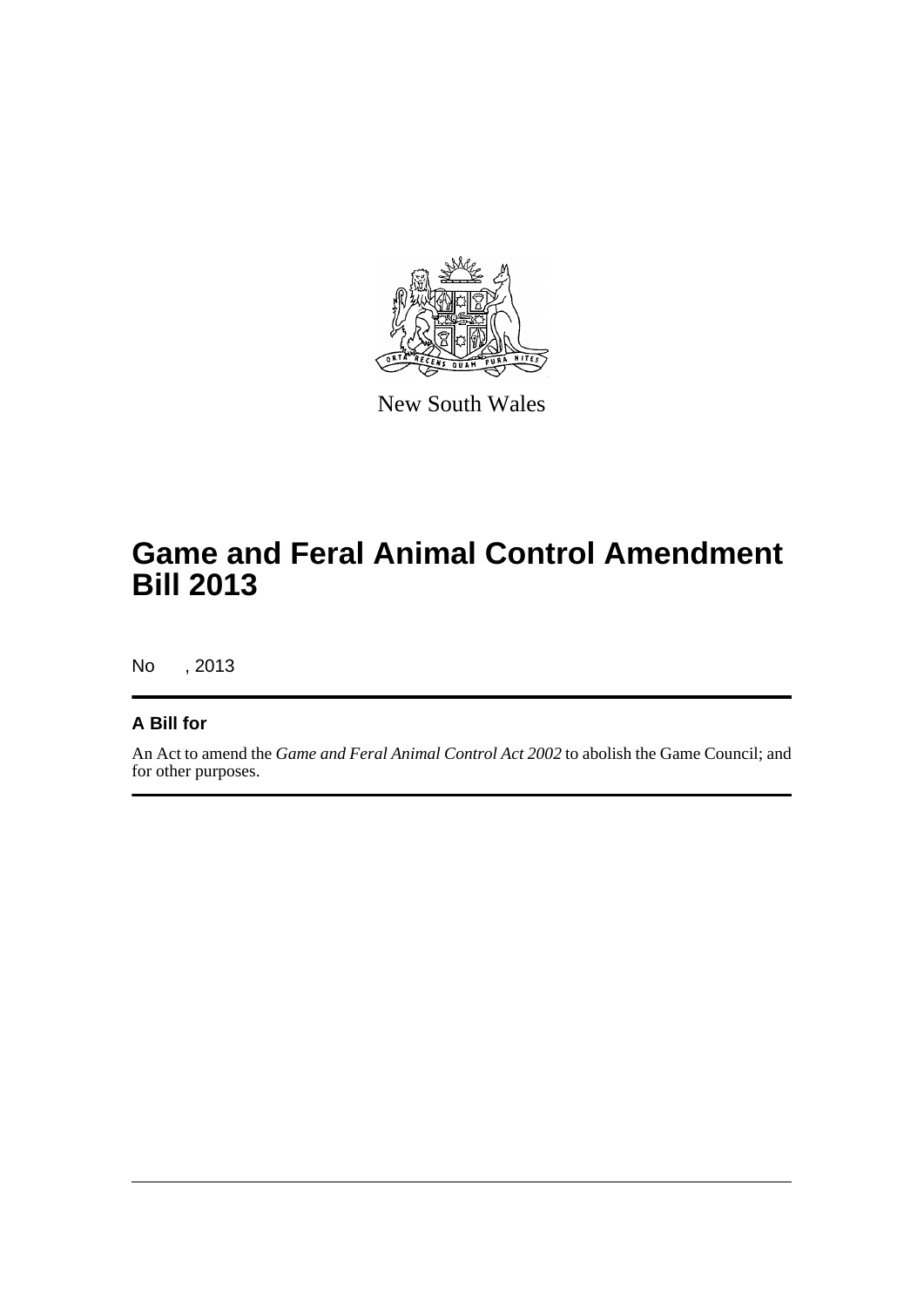<span id="page-5-1"></span><span id="page-5-0"></span>

| The Legislature of New South Wales enacts: |                                                                           |               |
|--------------------------------------------|---------------------------------------------------------------------------|---------------|
|                                            | Name of Act                                                               | $\mathcal{P}$ |
|                                            | This Act is the <i>Game and Feral Animal Control Amendment Act 2013</i> . | 3             |
|                                            | <b>Commencement</b>                                                       | 4             |
|                                            | This Act commences on a day or days to be appointed by proclamation.      | 5             |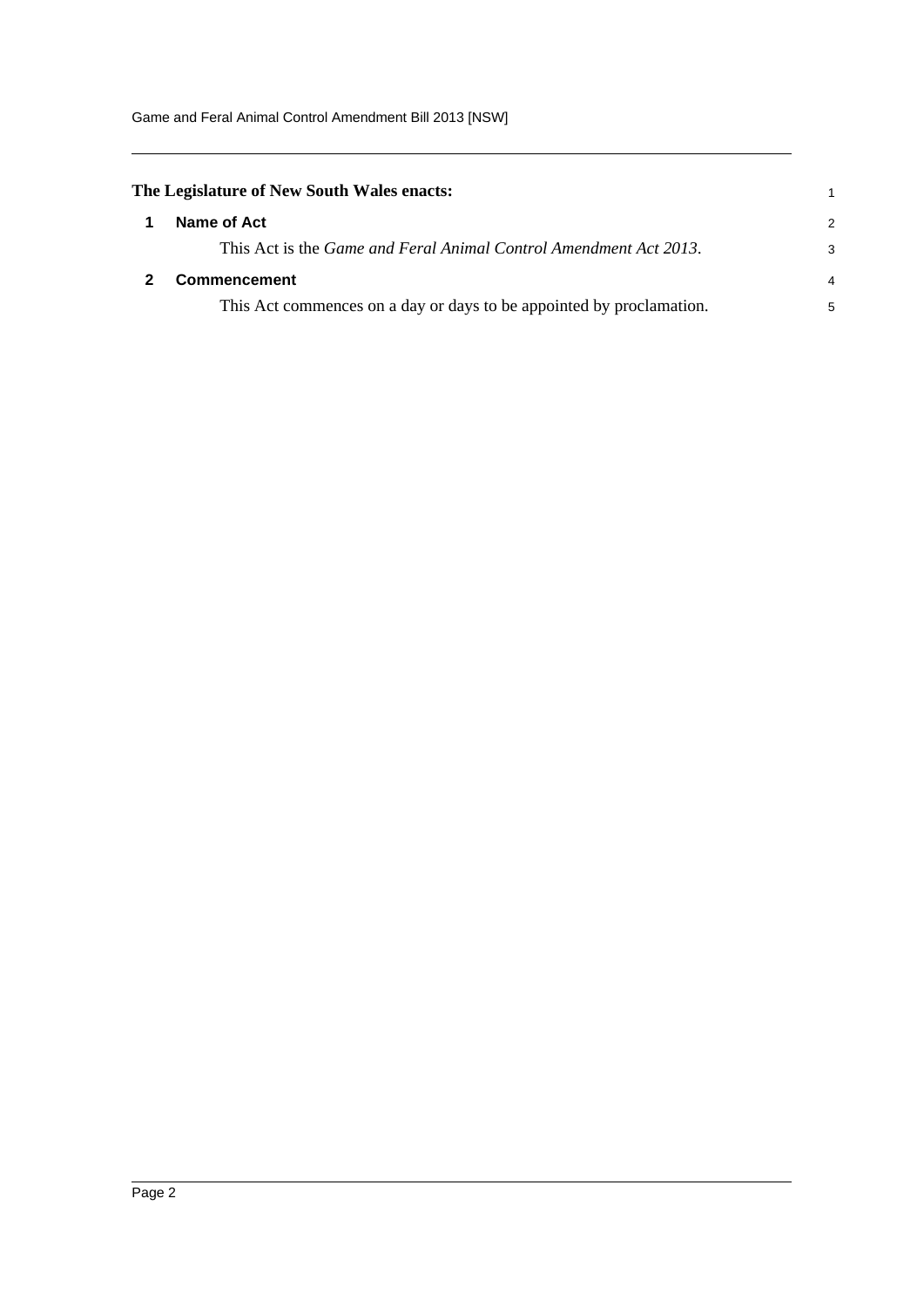<span id="page-6-0"></span>

|       | <b>Schedule 1</b> |                  |                              | <b>Amendment of Game and Feral Animal Control</b><br>Act 2002 No 64                                                                                                                                                                                                                                                     | $\mathbf{1}$<br>$\overline{2}$ |
|-------|-------------------|------------------|------------------------------|-------------------------------------------------------------------------------------------------------------------------------------------------------------------------------------------------------------------------------------------------------------------------------------------------------------------------|--------------------------------|
| $[1]$ |                   | Long title       |                              |                                                                                                                                                                                                                                                                                                                         | 3                              |
|       |                   |                  |                              | Omit "; to establish a Game Council".                                                                                                                                                                                                                                                                                   | 4                              |
| $[2]$ |                   |                  | <b>Section 4 Definitions</b> |                                                                                                                                                                                                                                                                                                                         | 5                              |
|       |                   |                  |                              | Omit the definitions of <i>Committee of Management</i> and <i>Game Council</i> .                                                                                                                                                                                                                                        | 6                              |
| $[3]$ |                   | <b>Section 4</b> |                              |                                                                                                                                                                                                                                                                                                                         | $\overline{7}$                 |
|       |                   |                  |                              | Insert in alphabetical order:<br>Game and Pest Management Advisory Board or Advisory Board means the<br>Game and Pest Management Advisory Board constituted under Part 2.<br><b>Regulatory Authority</b> means the Director-General of the Department of Trade<br>and Investment, Regional Infrastructure and Services. | 8<br>9<br>10<br>11<br>12       |
| [4]   |                   |                  | <b>Part 2 Game Council</b>   |                                                                                                                                                                                                                                                                                                                         | 13                             |
|       |                   |                  |                              | Omit the Part. Insert instead:                                                                                                                                                                                                                                                                                          | 14                             |
|       | Part 2            |                  |                              | <b>Game and Pest Management Advisory Board</b>                                                                                                                                                                                                                                                                          | 15                             |
|       | 7                 |                  |                              | <b>Constitution of Advisory Board</b>                                                                                                                                                                                                                                                                                   | 16                             |
|       |                   | (1)              | Board.                       | There is constituted by this Act a Game and Pest Management Advisory                                                                                                                                                                                                                                                    | 17<br>18                       |
|       |                   | (2)              |                              | The Advisory Board has the functions conferred or imposed on it by or under<br>this or any other Act.                                                                                                                                                                                                                   | 19<br>20                       |
|       | 8                 |                  |                              | Membership and procedure of Advisory Board                                                                                                                                                                                                                                                                              | 21                             |
|       |                   | (1)              | Minister.                    | The Advisory Board is to consist of not more than 8 members appointed by the                                                                                                                                                                                                                                            | 22<br>23                       |
|       |                   | (2)              | (a)                          | The persons appointed as members of the Advisory Board:<br>are to include representatives of regional New South Wales, and                                                                                                                                                                                              | 24<br>25                       |
|       |                   |                  | (b)                          | are to be persons who together have expertise, skill or knowledge in the<br>areas of pest management, wildlife, veterinary science, hunting,<br>education and community engagement.                                                                                                                                     | 26<br>27<br>28                 |
|       |                   | (3)              |                              | The regulations may make provision for or with respect to the appointment of<br>persons as members of the Advisory Board.                                                                                                                                                                                               | 29<br>30                       |
|       |                   | (4)              |                              | Schedule 1 contains provisions with respect to the members and procedure of<br>the Advisory Board.                                                                                                                                                                                                                      | 31<br>32                       |
|       | 9                 |                  |                              | <b>Functions of Advisory Board</b>                                                                                                                                                                                                                                                                                      | 33                             |
|       |                   | (1)              |                              | The Advisory Board has the following functions:                                                                                                                                                                                                                                                                         | 34                             |
|       |                   |                  | (a)                          | to represent the interests of licensed game hunters in matters arising<br>under this Act,                                                                                                                                                                                                                               | 35<br>36                       |
|       |                   |                  | (b)                          | to provide advice on request to the Minister or the Regulatory Authority<br>on game and feral animal control,                                                                                                                                                                                                           | 37<br>38                       |
|       |                   |                  | (c)                          | to provide advice on request to the Minister on priorities for expenditure<br>on research from the Game and Pest Management Trust Fund,                                                                                                                                                                                 | 39<br>40                       |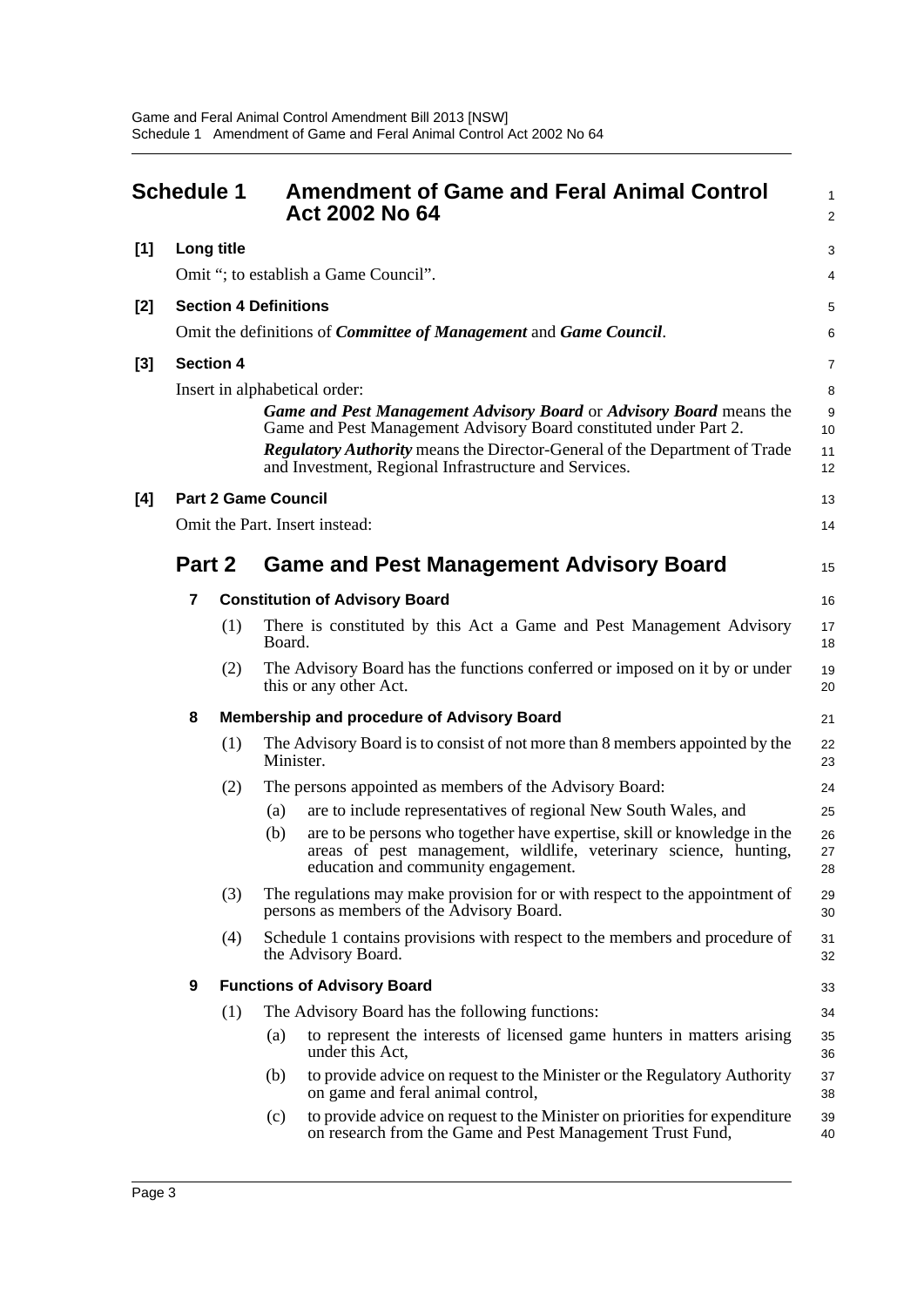|     |     |     | (d)<br>to provide advice to the Minister or the Regulatory Authority on<br>educational courses relating to game hunting.                                                           | 1<br>$\overline{2}$ |
|-----|-----|-----|------------------------------------------------------------------------------------------------------------------------------------------------------------------------------------|---------------------|
|     |     | (2) | The Advisory Board is subject to the control and direction of the Minister<br>(except in relation to the contents of any advice of the Advisory Board).                            | 3<br>4              |
|     |     | (3) | The Advisory Board is to provide the Minister with an annual report of its<br>activities during the year.                                                                          | $\mathbf 5$<br>6    |
| [5] |     |     | Sections 19, 20, 21, 22, 28, 29, 33, 34, 35, 40, 45 and 52                                                                                                                         | 7                   |
|     |     |     | Omit "Game Council" wherever occurring. Insert instead "Regulatory Authority".                                                                                                     | 8                   |
| [6] |     |     | <b>Section 33 Appointment of inspectors</b>                                                                                                                                        | 9                   |
|     |     |     | Omit section 33 $(1)$ (a) and $(2)$ .                                                                                                                                              | 10                  |
| [7] |     |     | <b>Section 35 Identification</b>                                                                                                                                                   | 11                  |
|     |     |     | Omit section 35 (2) (e). Insert instead:                                                                                                                                           | 12                  |
|     |     |     | bear the signature of the Regulatory Authority or other person<br>(e)<br>prescribed by the regulations.                                                                            | 13<br>14            |
| [8] |     |     | Sections 53A and 53B                                                                                                                                                               | 15                  |
|     |     |     | Insert after section 53:                                                                                                                                                           | 16                  |
|     | 53A |     | <b>Delegation by Regulatory Authority</b>                                                                                                                                          | 17                  |
|     |     | (1) | The Regulatory Authority may delegate to an authorised person the exercise<br>of any of the functions of the Regulatory Authority other than this power of<br>delegation.          | 18<br>19<br>20      |
|     |     | (2) | In this section:                                                                                                                                                                   | 21                  |
|     |     |     | <i>authorised person</i> means a statutory officer, a public servant, a person<br>employed by a public or local authority or a person of a class prescribed by the<br>regulations. | 22<br>23<br>24      |
|     | 53B |     | <b>Game and Pest Management Trust Fund</b>                                                                                                                                         | 25                  |
|     |     | (1) | There is established in the Special Deposits Account an account called the<br>Game and Pest Management Trust Fund (the Fund).                                                      | 26<br>27            |
|     |     | (2) | Money in the Fund is under the control of the Minister and can be expended<br>by the Minister only for the purposes authorised by this section.                                    | 28<br>29            |
|     |     | (3) | There is to be paid into the Fund:                                                                                                                                                 | 30                  |
|     |     |     | such percentage of the fees payable under this Act in connection with<br>(a)<br>game hunting licences as the Minister determines from time to time, and                            | 31<br>32            |
|     |     |     | any gift or bequest of money for the purposes of the Fund, and<br>(b)                                                                                                              | 33                  |
|     |     |     | any money appropriated by Parliament for the purposes of the Fund or<br>(c)<br>required by law to be paid into the Fund, and                                                       | 34<br>35            |
|     |     |     | the proceeds of the investment of money in the Fund.<br>(d)                                                                                                                        | 36                  |
|     |     | (4) | The money in the Fund may be applied for any or all of the following<br>purposes:                                                                                                  | 37<br>38            |
|     |     |     | carrying out research into game and feral animal control,<br>(a)                                                                                                                   | 39                  |
|     |     |     | funding the costs of enforcing compliance with the controls imposed<br>(b)<br>under this Act on game hunting,                                                                      | 40<br>41            |
|     |     |     | funding the costs of the Game and Pest Management Advisory Board.<br>(c)                                                                                                           | 42                  |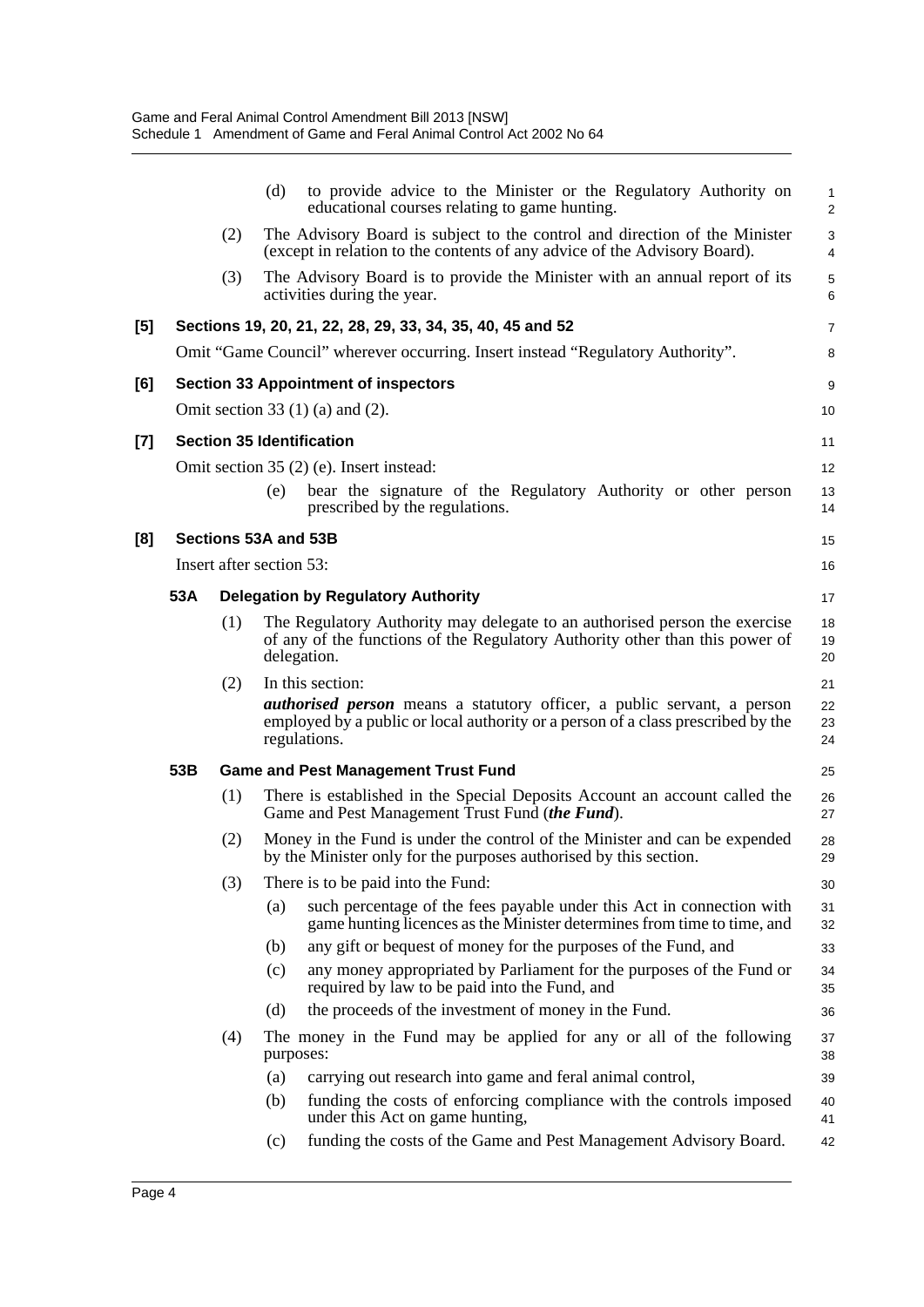|        |              | (5)               | funds.             | The money in the Fund may be invested in any manner authorised by the<br>Public Authorities (Financial Arrangements) Act 1987 or, if that Act does not<br>confer any such authority, in any manner authorised for the investment of trust | 1<br>$\overline{\mathbf{c}}$<br>3<br>4 |
|--------|--------------|-------------------|--------------------|-------------------------------------------------------------------------------------------------------------------------------------------------------------------------------------------------------------------------------------------|----------------------------------------|
| [9]    |              |                   |                    | <b>Section 58 Evidentiary statements</b>                                                                                                                                                                                                  | 5                                      |
|        |              |                   |                    | Omit "the chief executive officer of the Game Council".                                                                                                                                                                                   | 6                                      |
|        |              |                   |                    | Insert instead "the Regulatory Authority".                                                                                                                                                                                                | 7                                      |
| $[10]$ |              | <b>Schedule 1</b> |                    |                                                                                                                                                                                                                                           | 8                                      |
|        |              |                   |                    | Omit the Schedule. Insert instead:                                                                                                                                                                                                        | 9                                      |
|        |              | <b>Schedule 1</b> |                    | Provisions relating to members and<br>procedure of Game and Pest Management<br><b>Advisory Board</b>                                                                                                                                      | 10<br>11<br>12                         |
|        |              |                   |                    | (Section 8)                                                                                                                                                                                                                               | 13                                     |
|        | 1            |                   | <b>Definitions</b> |                                                                                                                                                                                                                                           | 14                                     |
|        |              |                   |                    | In this Schedule:                                                                                                                                                                                                                         | 15                                     |
|        |              |                   |                    | <b>Chairperson</b> means the Chairperson of the Advisory Board.                                                                                                                                                                           | 16                                     |
|        |              |                   |                    | <i>member</i> means any member of the Advisory Board.                                                                                                                                                                                     | 17                                     |
|        | $\mathbf{2}$ |                   |                    | Terms of office of members                                                                                                                                                                                                                | 18                                     |
|        |              |                   |                    | Subject to this Schedule, a member holds office for such period (not exceeding<br>5 years) as is specified in the member's instrument of appointment, but is<br>eligible (if otherwise qualified) for re-appointment.                     | 19<br>20<br>21                         |
|        | 3            |                   | Chairperson        |                                                                                                                                                                                                                                           | 22                                     |
|        |              | (1)               |                    | One of the members is to be appointed by the Minister as the Chairperson of<br>the Advisory Board.                                                                                                                                        | 23<br>24                               |
|        |              | (2)               |                    | The Minister may remove a member from office as Chairperson at any time.                                                                                                                                                                  | 25                                     |
|        |              | (3)               | the person:        | A member who is a member and Chairperson vacates office as Chairperson if                                                                                                                                                                 | 26<br>27                               |
|        |              |                   | (a)                | is removed from that office by the Minister, or                                                                                                                                                                                           | 28                                     |
|        |              |                   | (b)                | resigns that office by instrument in writing addressed to the Minister, or                                                                                                                                                                | 29                                     |
|        |              |                   | (c)                | ceases to be a member.                                                                                                                                                                                                                    | 30                                     |
|        | 4            | <b>Deputies</b>   |                    |                                                                                                                                                                                                                                           | 31                                     |
|        |              | (1)               |                    | The Minister may, from time to time, appoint a person to be the deputy of a<br>member, and the Minister may revoke any such appointment.                                                                                                  | 32<br>33                               |
|        |              | (2)               |                    | In the absence of a member, the member's deputy may, if available, act in the<br>place of the member.                                                                                                                                     | 34<br>35                               |
|        |              | (3)               |                    | While acting in the place of a member, a person has all the functions of the<br>member and is taken to be a member.                                                                                                                       | 36<br>37                               |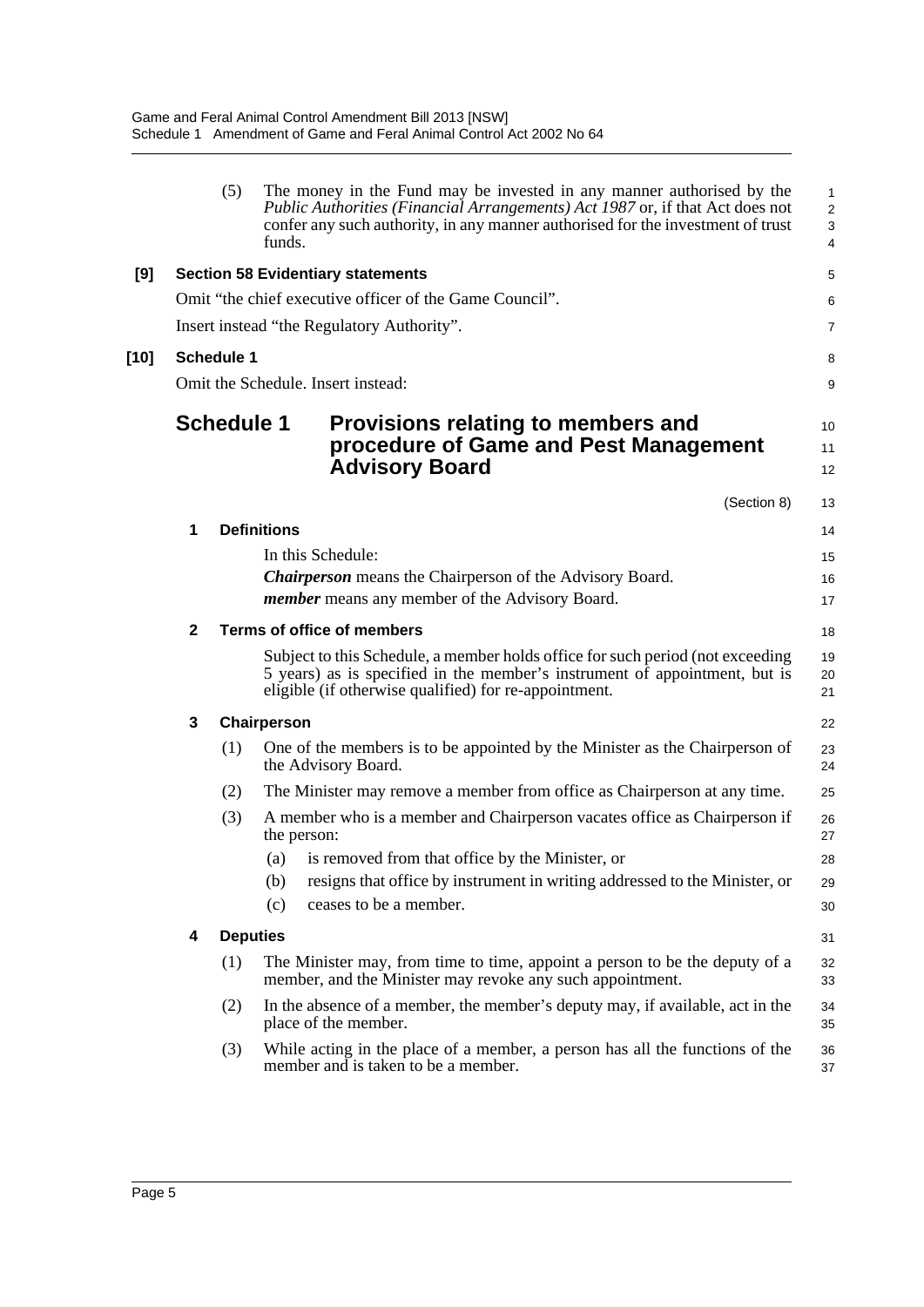| 5  |        | Remuneration |                                                                                                                                                                                                                                                                                                                                                                                                             | $\mathbf{1}$               |
|----|--------|--------------|-------------------------------------------------------------------------------------------------------------------------------------------------------------------------------------------------------------------------------------------------------------------------------------------------------------------------------------------------------------------------------------------------------------|----------------------------|
|    |        |              | A member is entitled to be paid such remuneration (including travelling and<br>subsistence allowances) as the Minister may from time to time determine in<br>respect of the member.                                                                                                                                                                                                                         | 2<br>3<br>4                |
| 6  |        |              | Vacancy in office of member                                                                                                                                                                                                                                                                                                                                                                                 | 5                          |
|    | (1)    |              | The office of a member becomes vacant if the member:                                                                                                                                                                                                                                                                                                                                                        | 6                          |
|    |        | (a)          | dies, or                                                                                                                                                                                                                                                                                                                                                                                                    | $\overline{7}$             |
|    |        | (b)          | completes a term of office and is not re-appointed, or                                                                                                                                                                                                                                                                                                                                                      | 8                          |
|    |        | (c)          | resigns the office by instrument in writing addressed to the Minister, or                                                                                                                                                                                                                                                                                                                                   | 9                          |
|    |        | (d)          | is removed from office by the Minister under this clause, or                                                                                                                                                                                                                                                                                                                                                | 10                         |
|    |        | (e)          | is absent from 4 consecutive meetings of the Advisory Board of which<br>reasonable notice has been given to the member, except on leave<br>granted by the Advisory Board, or                                                                                                                                                                                                                                | 11<br>12<br>13             |
|    |        | (f)          | becomes bankrupt, applies to take the benefit of any law for the relief of<br>bankrupt or insolvent debtors, compounds with his or her creditors or<br>makes an assignment of his or her remuneration for their benefit, or                                                                                                                                                                                 | 14<br>15<br>16             |
|    |        | (g)          | becomes a mentally incapacitated person, or                                                                                                                                                                                                                                                                                                                                                                 | 17                         |
|    |        | (h)          | is convicted of an offence in New South Wales or elsewhere involving<br>cruelty or harm to animals, or                                                                                                                                                                                                                                                                                                      | 18<br>19                   |
|    |        | (i)          | is convicted in New South Wales of an offence that is punishable by<br>imprisonment for 12 months or more or is convicted elsewhere than in<br>New South Wales of an offence that, if committed in New South Wales,<br>would be an offence so punishable.                                                                                                                                                   | 20<br>21<br>22<br>23       |
|    | (2)    | reason.      | The Minister may remove a member from office without notice and for any                                                                                                                                                                                                                                                                                                                                     | 24<br>25                   |
|    | (3)    |              | If the office of any member becomes vacant, a person is, subject to this Act, to<br>be appointed to fill the vacancy.                                                                                                                                                                                                                                                                                       | 26<br>27                   |
| 7  |        |              | <b>Personal liability</b>                                                                                                                                                                                                                                                                                                                                                                                   | 28                         |
|    |        |              | A matter or thing done or omitted to be done by the Advisory Board, a member<br>of the Advisory Board or a person acting under the direction of the Advisory<br>Board does not, if the matter or thing was done or omitted to be done in good<br>faith for the purposes of executing this or any other Act, subject a member or<br>a person so acting personally to any action, liability, claim or demand. | 29<br>30<br>31<br>32<br>33 |
| 8  |        |              | <b>General procedure</b>                                                                                                                                                                                                                                                                                                                                                                                    | 34                         |
|    |        |              | The procedure for the calling of meetings of the Advisory Board and for the<br>conduct of business at those meetings is, subject to this Act and the<br>regulations, to be as determined by the Advisory Board.                                                                                                                                                                                             | 35<br>36<br>37             |
| 9  | Quorum |              |                                                                                                                                                                                                                                                                                                                                                                                                             | 38                         |
|    |        |              | The quorum for a meeting of the Advisory Board is a majority of its members<br>for the time being.                                                                                                                                                                                                                                                                                                          | 39<br>40                   |
| 10 |        |              | <b>Presiding member</b>                                                                                                                                                                                                                                                                                                                                                                                     | 41                         |
|    | (1)    |              | The Chairperson is to preside at a meeting of the Advisory Board.                                                                                                                                                                                                                                                                                                                                           | 42                         |
|    |        |              |                                                                                                                                                                                                                                                                                                                                                                                                             |                            |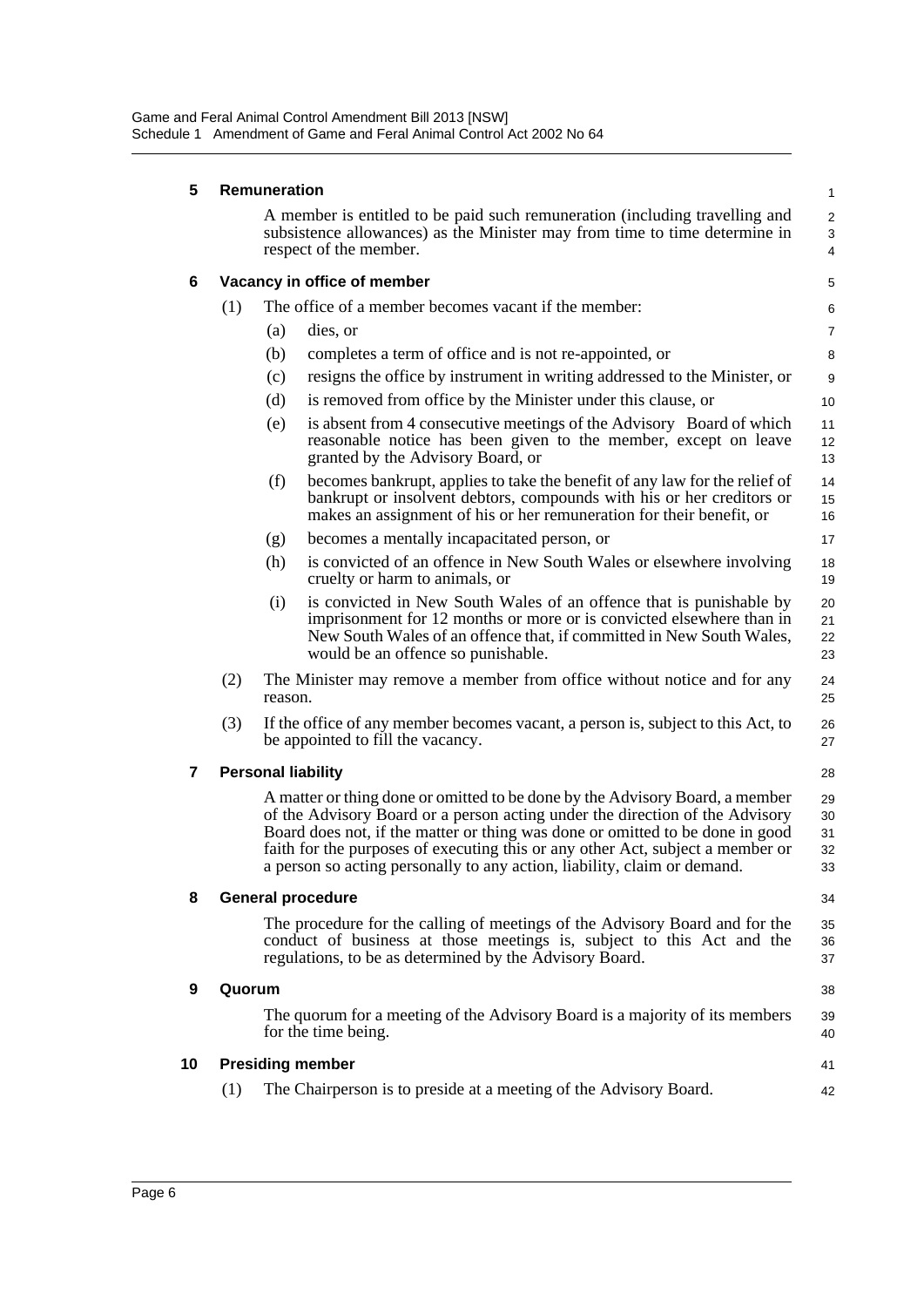|        |    | (2)               | In the absence of the Chairperson, another member elected to chair the<br>meeting by the members present is to preside at a meeting of the Advisory<br>Board.                                                                                                                                                | $\mathbf{1}$<br>$\overline{2}$<br>3 |
|--------|----|-------------------|--------------------------------------------------------------------------------------------------------------------------------------------------------------------------------------------------------------------------------------------------------------------------------------------------------------|-------------------------------------|
|        |    | (3)               | The presiding member has a deliberative vote and, in the event of an equality<br>of votes, has a second or casting vote.                                                                                                                                                                                     | $\overline{\mathbf{4}}$<br>5        |
|        | 11 | <b>Voting</b>     |                                                                                                                                                                                                                                                                                                              | 6                                   |
|        |    |                   | A decision supported by a majority of the votes cast at a meeting of the<br>Advisory Board at which a quorum is present is the decision of the Advisory<br>Board.                                                                                                                                            | $\overline{7}$<br>8<br>9            |
|        | 12 |                   | Transaction of business outside meetings or by telephone                                                                                                                                                                                                                                                     | 10                                  |
|        |    | (1)               | The Advisory Board may, if it thinks fit, transact any of its business by the<br>circulation of papers among all the members of the Advisory Board for the<br>time being, and a resolution in writing approved in writing by a majority of<br>those members is taken to be a decision of the Advisory Board. | 11<br>12 <sup>2</sup><br>13<br>14   |
|        |    | (2)               | The Advisory Board may, if it thinks fit, transact any of its business at a<br>meeting at which members (or some members) participate by telephone,<br>closed-circuit television or other means, but only if any member who speaks<br>on a matter before the meeting can be heard by the other members.      | 15<br>16<br>17<br>18                |
|        |    | (3)               | For the purposes of:                                                                                                                                                                                                                                                                                         | 19                                  |
|        |    |                   | the approval of a resolution under subclause $(1)$ , or<br>(a)                                                                                                                                                                                                                                               | 20                                  |
|        |    |                   | (b)<br>a meeting held in accordance with subclause (2),                                                                                                                                                                                                                                                      | 21                                  |
|        |    |                   | the Chairperson and each member have the same voting rights as they have at<br>an ordinary meeting of the Advisory Board.                                                                                                                                                                                    | 22<br>23                            |
|        |    | (4)               | A resolution approved under subclause (1) is, subject to the regulations, to be<br>recorded in the minutes of the meetings of the Advisory Board.                                                                                                                                                            | 24<br>25                            |
|        |    | (5)               | Papers may be circulated among the members for the purposes of subclause<br>(1) by facsimile, email or other transmission of the information in the papers<br>concerned.                                                                                                                                     | 26<br>27<br>28                      |
|        | 13 |                   | <b>Frequency of meetings</b>                                                                                                                                                                                                                                                                                 | 29                                  |
|        |    |                   | The Advisory Board is to meet at least twice each year.                                                                                                                                                                                                                                                      | 30                                  |
|        | 14 |                   | <b>First meeting</b>                                                                                                                                                                                                                                                                                         | 31                                  |
|        |    |                   | The Minister may call the first meeting of the Advisory Board in such manner<br>as the Minister thinks fit.                                                                                                                                                                                                  | 32<br>33                            |
| $[11]$ |    | <b>Management</b> | Schedule 2 Provisions relating to members and procedure of Committee of                                                                                                                                                                                                                                      | 34<br>35                            |
|        |    |                   | Omit the Schedule.                                                                                                                                                                                                                                                                                           | 36                                  |
| [12]   |    |                   | Schedule 4 Savings, transitional and other provisions                                                                                                                                                                                                                                                        | 37                                  |
|        |    |                   | Insert at the end of clause $1(1)$ :                                                                                                                                                                                                                                                                         | 38                                  |
|        |    |                   | any other Act that amends this Act                                                                                                                                                                                                                                                                           | 39                                  |
|        |    |                   |                                                                                                                                                                                                                                                                                                              |                                     |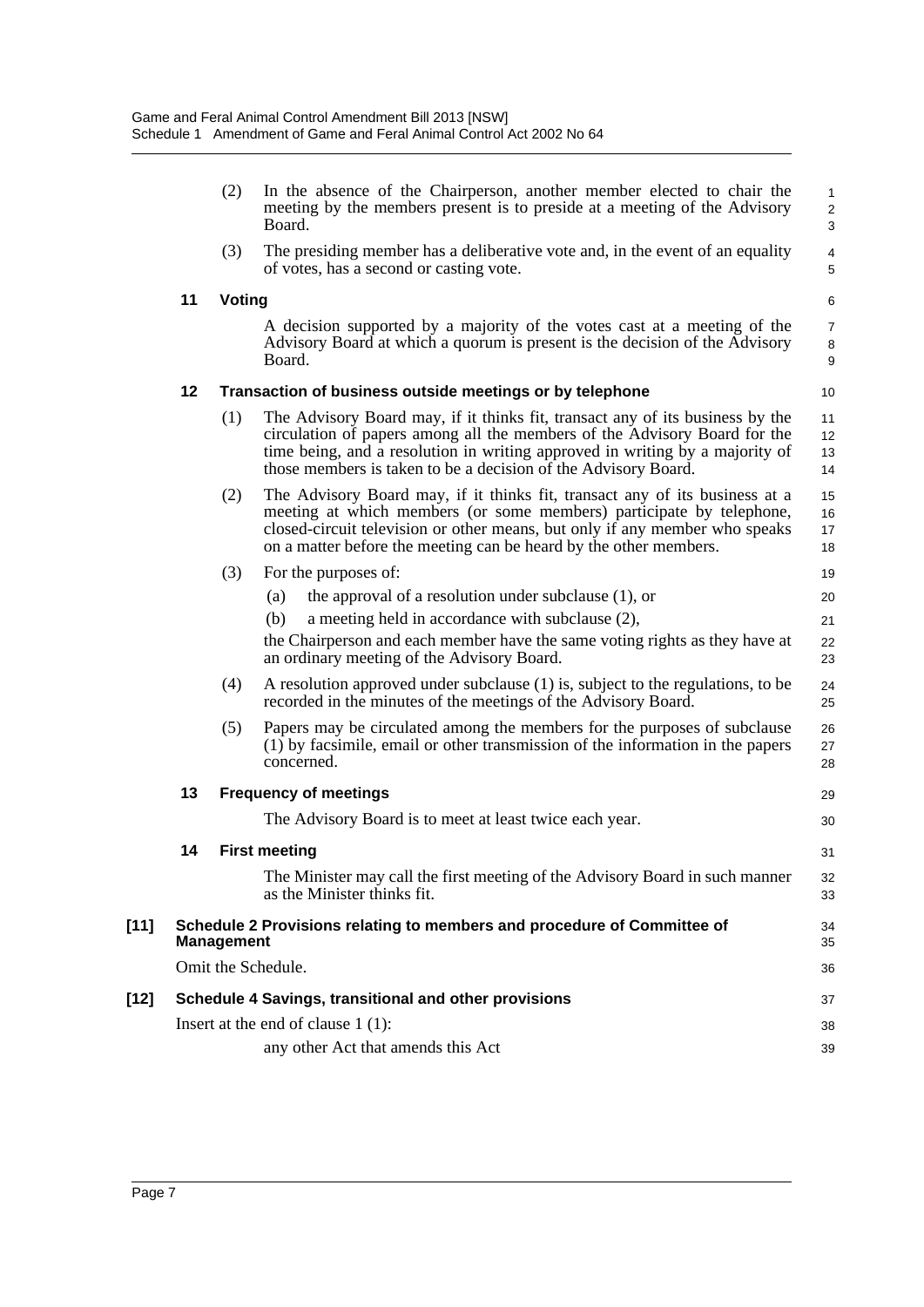| $[13]$ | <b>Schedule 4</b> |                                                                                                                                                                                                                                                                                                                                                                             | $\mathbf{1}$               |
|--------|-------------------|-----------------------------------------------------------------------------------------------------------------------------------------------------------------------------------------------------------------------------------------------------------------------------------------------------------------------------------------------------------------------------|----------------------------|
|        |                   | Insert at the end of the Schedule with appropriate Part and clause numbers:                                                                                                                                                                                                                                                                                                 | $\overline{2}$             |
|        | <b>Part</b>       | Provisions consequent on enactment of Game and<br><b>Feral Animal Control Amendment Act 2013</b>                                                                                                                                                                                                                                                                            | 3<br>$\overline{4}$        |
|        |                   | Dissolution of Game Council and Committee of Management of Game Council                                                                                                                                                                                                                                                                                                     | 5                          |
|        | (1)               | The Game Council of New South Wales and the Committee of Management<br>of the Game Council are dissolved.                                                                                                                                                                                                                                                                   | 6<br>$\overline{7}$        |
|        | (2)               | On the dissolution of the Game Council, the assets, rights and liabilities of the<br>Game Council immediately before its dissolution become the assets, rights and<br>liabilities of the Crown.                                                                                                                                                                             | 8<br>9<br>10               |
|        | (3)               | The persons who were members of the Game Council or the Committee of<br>Management of the Game Council immediately before their dissolution cease<br>to be members and are not entitled to any remuneration or compensation<br>because of the loss of that office.                                                                                                          | 11<br>12<br>13<br>14       |
|        | (4)               | In this clause:                                                                                                                                                                                                                                                                                                                                                             | 15                         |
|        |                   | <b>assets</b> means any legal or equitable estate or interest (whether present or<br>future, whether vested or contingent and whether personal or assignable) in<br>real or personal property of any description (including money), and includes<br>securities, choses in action and documents.                                                                             | 16<br>17<br>18<br>19       |
|        |                   | <i>liabilities</i> means any liabilities, debts or obligations (whether present or future,<br>whether vested or contingent and whether personal or assignable).                                                                                                                                                                                                             | 20<br>21                   |
|        |                   | <i>rights</i> means any rights, powers, privileges or immunities (whether present or<br>future, whether vested or contingent and whether personal or assignable).                                                                                                                                                                                                           | 22<br>23                   |
|        |                   | <b>Staff employed in Game Council Division</b>                                                                                                                                                                                                                                                                                                                              | 24                         |
|        |                   | The persons employed in the Game Council Division of the Government<br>Service immediately before the abolition of that Division (on the<br>commencement of Schedule 2.8 to the Game and Feral Animal Control<br>Amendment Act 2013) are transferred to and taken to be employed in the<br>Department of Trade and Investment, Regional Infrastructure and Services.        | 25<br>26<br>27<br>28<br>29 |
|        |                   | <b>Game Council Account</b>                                                                                                                                                                                                                                                                                                                                                 | 30                         |
|        |                   | Money standing to the credit of the Game Council Account under section 13<br>on the dissolution of the Game Council is taken to be money standing to the<br>credit of the Game and Pest Management Trust Fund under section 53B.                                                                                                                                            | 31<br>32<br>33             |
|        |                   | <b>Hunting licences</b>                                                                                                                                                                                                                                                                                                                                                     | 34                         |
|        | (1)               | A game hunting licence granted by the Game Council and in force<br>immediately before its dissolution is taken to be a game hunting licence<br>granted by the Regulatory Authority. An application for a game hunting<br>licence that was pending immediately before the dissolution of the Game<br>Council is taken to be an application made to the Regulatory Authority. | 35<br>36<br>37<br>38<br>39 |
|        | (2)               | The suspension of a game hunting licence, or the disqualification of a person<br>from holding a game hunting licence, that was imposed by the Game Council<br>before its dissolution is taken to be a suspension or disqualification imposed<br>by the Regulatory Authority.                                                                                                | 40<br>41<br>42<br>43       |
|        |                   |                                                                                                                                                                                                                                                                                                                                                                             |                            |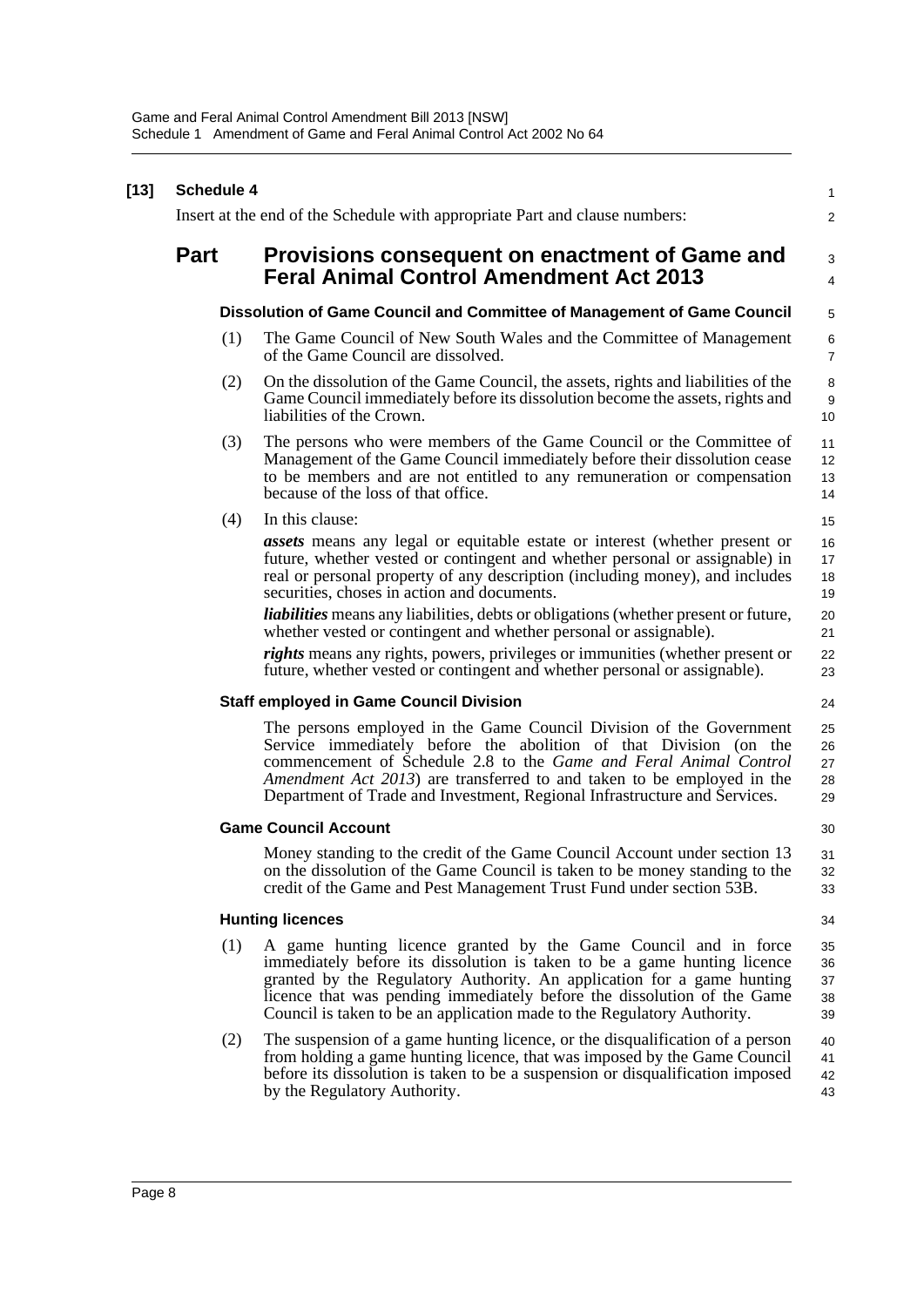|     | Approved hunting clubs or organisations                                                                                                                                                                                          | $\mathbf{1}$             |
|-----|----------------------------------------------------------------------------------------------------------------------------------------------------------------------------------------------------------------------------------|--------------------------|
|     | A hunting club, or organisation, approved by the Game Council under<br>section 19 immediately before its dissolution is taken to be a hunting club, or<br>organisation, approved by the Regulatory Authority under that section. | 2<br>3<br>$\overline{4}$ |
|     | <b>Authorised agents</b>                                                                                                                                                                                                         | 5                        |
| (1) | A person who was an authorised agent under an arrangement entered into with<br>the Game Council under section 28 immediately before its dissolution ceases<br>to be an authorised agent and the arrangement is terminated.       | 6<br>$\overline{7}$<br>8 |
| (2) | A person is not entitled to any compensation as a consequence of the<br>termination of an arrangement by this clause.                                                                                                            | 9<br>10 <sup>1</sup>     |
| (3) | However, any such person may become an authorised agent under an<br>arrangement entered into with the Regulatory Authority.                                                                                                      | 11<br>12                 |
|     | <b>Inspectors</b>                                                                                                                                                                                                                | 13                       |
| (1) | A person who was, immediately before the dissolution of the Game Council,<br>an inspector appointed by the Game Council under section 33 is taken to have<br>been appointed as an inspector by the Regulatory Authority.         | 14<br>15<br>16           |
| (2) | An identification card issued to the person by the Game Council under<br>section 35 is taken to be an identification card issued by the Regulatory<br>Authority.                                                                 | 17<br>18<br>19           |
|     |                                                                                                                                                                                                                                  |                          |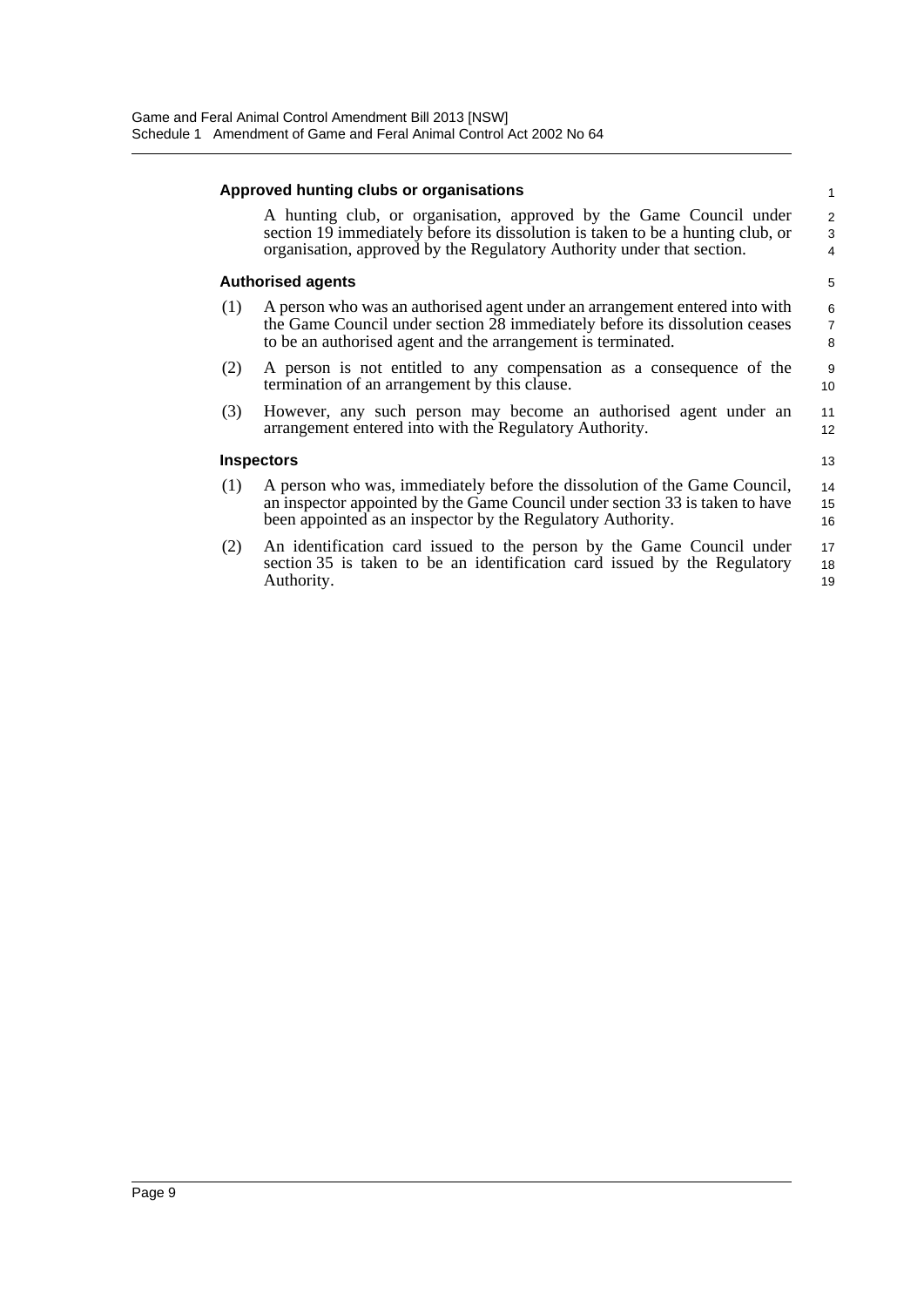<span id="page-13-0"></span>

| <b>Schedule 2</b> |                             | <b>Consequential amendments of other Acts and</b><br>instruments                                                                                                                                                                                                                                                      | 1<br>2               |
|-------------------|-----------------------------|-----------------------------------------------------------------------------------------------------------------------------------------------------------------------------------------------------------------------------------------------------------------------------------------------------------------------|----------------------|
| 2.1               | Deer Act 2006 No 113        |                                                                                                                                                                                                                                                                                                                       | 3                    |
|                   | Omit section $9(1)(d)$ .    | Section 9 Consultation and approval before making deer control order                                                                                                                                                                                                                                                  | 4<br>5               |
| 2.2               |                             | First State Superannuation Act 1992 No 100                                                                                                                                                                                                                                                                            | 6                    |
|                   | <b>Schedule 1 Employers</b> | Omit "Game Council of New South Wales".                                                                                                                                                                                                                                                                               | 7<br>8               |
| 2.3               |                             | Game and Feral Animal Control Further Amendment Act 2012 No 104                                                                                                                                                                                                                                                       | 9                    |
| [1]               |                             | Schedule 1 Amendment of Game and Feral Animal Control Act 2002 No 64                                                                                                                                                                                                                                                  | 10                   |
|                   |                             | Omit Schedule 1 [4] and [14].                                                                                                                                                                                                                                                                                         | 11                   |
| [2]               |                             | Schedule 1 [10], proposed sections 32A (1), 32D, 32E and 32F                                                                                                                                                                                                                                                          | 12                   |
|                   | occurring.                  | Omit "Game Council" and "Native Game Bird Management Committee" wherever                                                                                                                                                                                                                                              | 13<br>14             |
|                   |                             | Insert instead "Regulatory Authority".                                                                                                                                                                                                                                                                                | 15                   |
| $[3]$             |                             | Schedule 1 [10], proposed section 32C Native Game Bird Management Committee                                                                                                                                                                                                                                           | 16                   |
|                   |                             | Omit proposed section 32C. Insert instead:                                                                                                                                                                                                                                                                            | 17                   |
|                   | 32C                         | Consultation with the head of the Office of Environment and Heritage                                                                                                                                                                                                                                                  | 18                   |
|                   |                             | The Regulatory Authority is to consult the head of the Office of Environment<br>and Heritage in the exercise of functions under this Part of setting quotas under<br>section 32D, determining the matters referred to in section 32E and<br>recognising any official waterfowl identification test under section 32F. | 19<br>20<br>21<br>22 |
| [4]               |                             | Schedule 1 [10], proposed section 32D (2)                                                                                                                                                                                                                                                                             | 23                   |
|                   |                             | Omit "the Committee". Insert instead "the Regulatory Authority".                                                                                                                                                                                                                                                      | 24                   |
| 2.4               |                             | <b>Game and Feral Animal Control Regulation 2012</b>                                                                                                                                                                                                                                                                  | 25                   |
| $[1]$             | <b>Part 2 Game Council</b>  |                                                                                                                                                                                                                                                                                                                       | 26                   |
|                   | Omit the Part.              |                                                                                                                                                                                                                                                                                                                       | 27                   |
| $[2]$             |                             | Clauses 9 (2), 12, 14, 16 (6), 17 and 18 (2) and Schedule 1                                                                                                                                                                                                                                                           | 28                   |
|                   |                             | Omit "Game Council" and "Game Council's" wherever occurring.                                                                                                                                                                                                                                                          | 29                   |
|                   |                             | Insert instead "Regulatory Authority" and "Regulatory Authority's" respectively.                                                                                                                                                                                                                                      | 30                   |